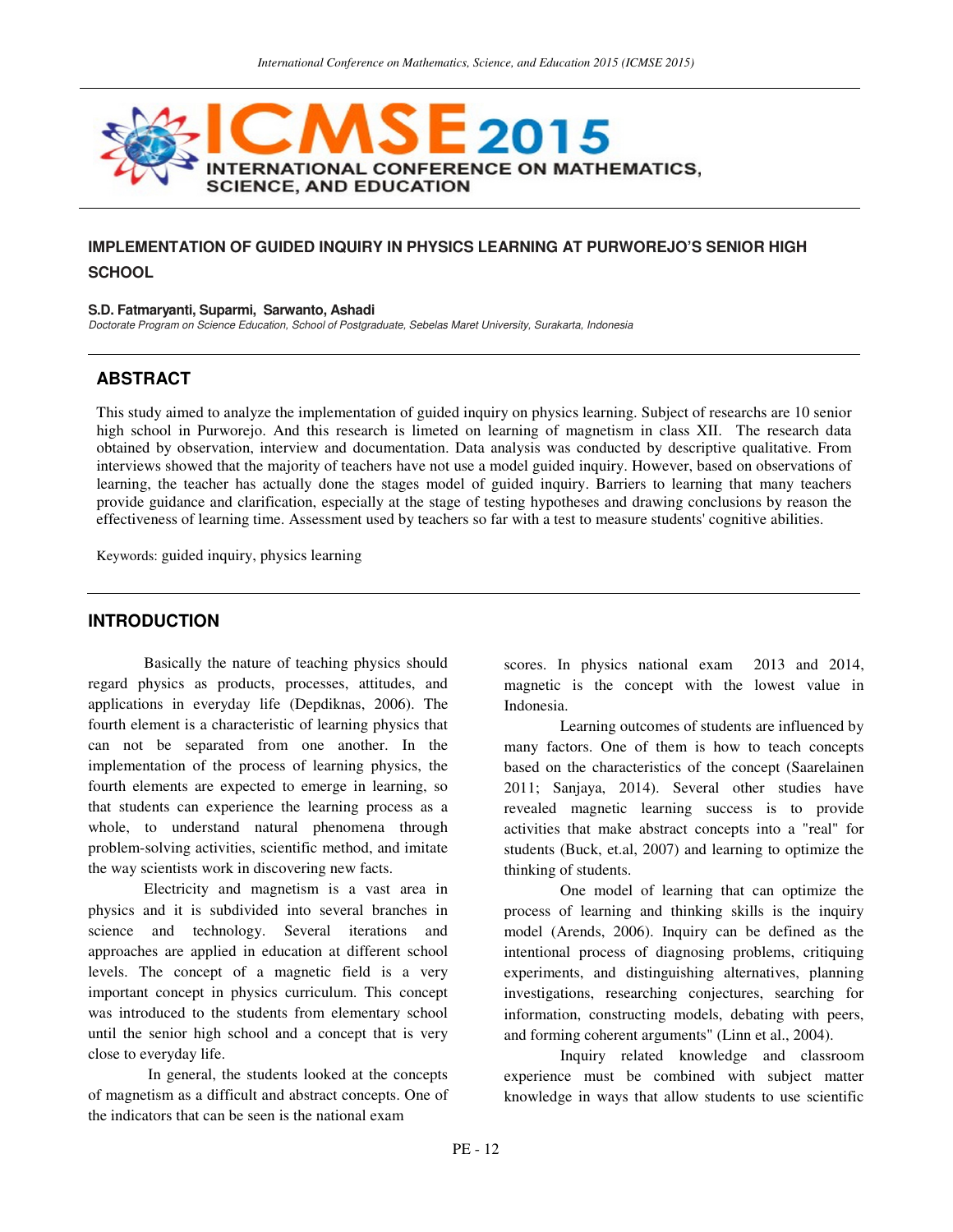reasoning and critical thinking to develop their understanding of science.

Many educators discuss the nature of the inquiry by making use of mostly two concepts such as open inquiry and guided inquiry (Hassard, in Berg et.al, 2003). Open inquiry is described as a student-centred approach. However, it was reported that this approach did not have a significant effect on improving students' academic achievements and developing their scientific process skills (Berg et al., 2003; Khishfe and Abd-El-Khalick, 2002). Different interpretations attributed to this concept by researchers restrict reform works about scientific inquiry to be understood by the teachers (Wallace and Kang, 2004).

According to Furtak (2006), scientific teaching stands somewhere between the boundaries of the traditional method, in which certain answers known by the teachers are transferred to the students and the open inquiry method, in which students construct their own problems and problem solutions. This version is called guided inquiry method which helps in integrating scientific and constructivist rationales together with the facts, principles and rules. In guided inquiry method, teachers and learners play a crucial role in asking questions, developing answers and structuring of materials and cases. The usage of guided inquiry method is very important in transition from lecturing method to other teaching methods which are less and more clearly structured for alternative solutions.

Guided inquiry activities help students to develop their individual responsibility, cognitive methods, report making, problem solving and understanding skills. According to National Research Council (NRC, 2000), guided inquiry environments can best facilitate focusing on learning the development of certain scientific concepts, but while students in the teachers' guidance focus their attention on to the content, they have less suitable means for discovering scientific thinking processes and gaining experience (Kai and Krajcik, 2006).

A significant proportion of the science education research carried out over the past 30 years has focused on identifying and documenting the ideas that students develop before being taught about a topic, or as a result of teaching, which differ from the accepted scientific ones (Saglam and Miller, 2006). This research programme has been stimulated by broadly constructivist views of learning in science, which sees the learner's task as "making sense" or "constructing meaning" from the various inputs to which they are exposed in everyday life or through formal instruction. And the knowledge of

researchers there is no research that revealed the implementation of guided inquiry in learning magnetism in high school.

Based on background problems above,. This research focus on "How the implementation of guided inquiry in physics learning at senior high schools Purworejo. Purpose of this research are to describe the implementation of guided inquiry in learning physics and know the constraints that arise during learning. This research is one of basic research about development of guided inquiry in physics learning.

#### **METHODS**

This research was conducted in Senior high school Purworejo. This study is documentary analysis and classified as descriptive research. Research analysis of document is a study of the information documented in the recording, text, or other forms (Arikunto, 2010). This analysis aims to describe implementation of guided inquiry in physics learning especially about magnetism concept.

Sources of data in the form of verbal answers through interviews or written answers through questionnaires. The subjects were teachers in the district high school class XII purworejo. The object of research is the implementation of guided inquiry model of physics includes (a) Planning activities undertaken by teachers. (b) Implementation of activities undertaken by teachers and students, (c) The evaluation carried out by the teacher, (d) Barriers that occur during learning. Data was collected by observation, interview, and documentation.

Steps in the analysis of data using the model of Miles and Huberman (Sugiyono, 2012: 91) that any activity in qualitative data analysis carried out continuously until complete, so the data is already saturated.

#### **RESULTS AND DISCUSSION**

Before the in-depth search on the implementation of guided inquiry, researchers conducted initial interviews with physics teachers class XII in 10 senior high schools. All of the teachers stated that not using guided inquiry. Table 1 showed learning activities that actually done in magnetic topic.

Table 1. Data from initial interview about learning activities in magnetic topic in 10 school

| Initial activities | - Teachers always hold apersepsi to<br>repeat the lessons that have been |  |
|--------------------|--------------------------------------------------------------------------|--|
|                    | submitted                                                                |  |
|                    | - Teachers convey verbal learning                                        |  |
|                    | goals                                                                    |  |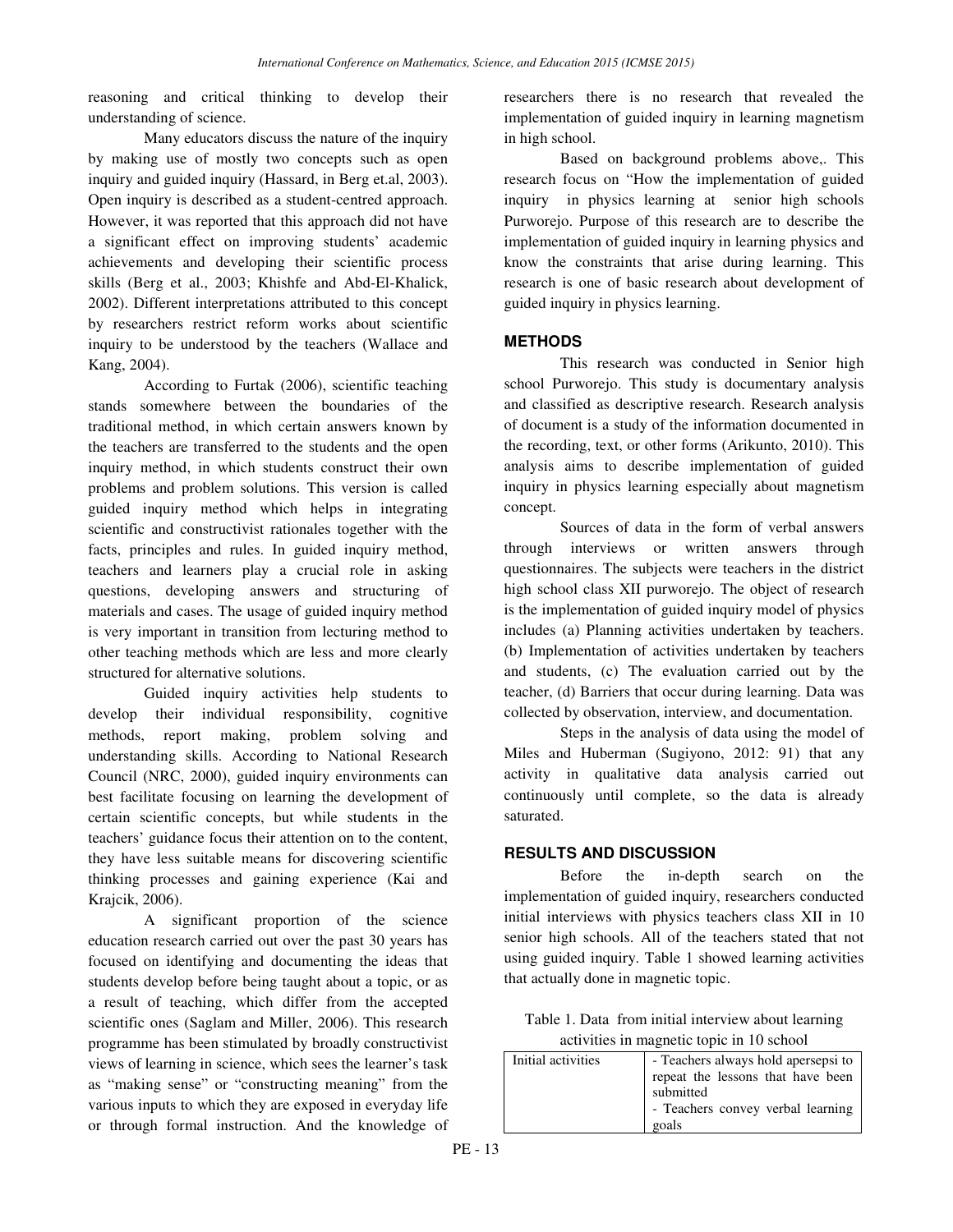| Core activities    | - Teachers convey the material was<br>followed by several other learning<br>methods, namely lectures,<br>demonstrations, discussion and<br>assignment                                                                                          |
|--------------------|------------------------------------------------------------------------------------------------------------------------------------------------------------------------------------------------------------------------------------------------|
| Closing activities | the teacher asked all the students to<br>deduce the material that has been<br>studied, give assignments and<br>exercises to do at home, and<br>provides the opportunity for<br>students to ask if there is a concept<br>that is not yet clear. |

Although the teacher states that have not used the model guided inquiry but of observation have been found basically guided inquiry steps have been implemented. Researchers found there are 3 schools that many implementing guided inquiry. While 7 others school are more dominated lectures and assignments. After the depth interview, the researchers conducted observations of magnetic material physics learning course held over three meetings follow the school schedule during the months of November-Desember 2014. Researchers used 3 meeting to observe the planning, implementation, evaluation and the obstacles that arise from guided inquiry model.

Based on the observation data obtained with the implementation of guided inquiry learning science in the following table.

| Table 2. Data from observation in 3 School which done |
|-------------------------------------------------------|
| guided inquiry in learning of magnetic topic          |

| <b>Guided inquiry</b>       | <b>Finding during observation</b>                                                                                                          |
|-----------------------------|--------------------------------------------------------------------------------------------------------------------------------------------|
| steps                       |                                                                                                                                            |
| Orientation                 | Teacher provide a coherent<br>explanation by dividing the practical<br>guide, explaining the purpose of<br>working steps                   |
| Formulate<br>the<br>problem | Teacher has given the question that<br>contains puzzles to students                                                                        |
| Formulate<br>hypotheses     | teachers often provide provocation<br>questions arise that will be resolved<br>by students                                                 |
| Test the hypothesis         | Several activities have<br>been<br>conducted as: a series of experimental<br>activities, analyze mathematical<br>equations.                |
| Draw a conclusion.          | Formulation of conclusions made by<br>students with the help of a teacher.<br>Students present the experimental<br>results and conclusions |

Some of the reasons why teachers does not use guided inquiry are because the learning time class XII dense and do not understand about the model. Teachers need to be well versed in inquiry, but unfortunately many of them do not get the opportunity to learn science

through inquiry during their grade school and college education. This finding is same with a survey from Abraham, et.al shows that 91% of universities in the United States use direct laboratory instruction in general chemistry (Barenjee, 2010). Similarly, almost half of surveyed high school chemistry teachers indicate that they do not use any inquiry laboratory exercises in their classroom (Deters, 2005).

Several constraints that occur in implementation guided inquiry in learning physics appear from the students. Many students do not understand the steps of the experiment. Another obstacle is the confusion students to formulate conclusions. The barriers according to the the opinion. This finding indicates that the inquiry learning in Purworejo's high school still needs considerable guidance from the teacher.

Although science teachers play an important role in the implementation of guided inquiry model, teachers' this model faces many difficulties during implementation. Our result is same with another research of Cheung (2007) that listed the obstacles emerged during the implementation of this inquiry model in a study with chemistry teachers as follows: insufficient time, teachers' beliefs, scarcity of effective research materials, pedagogical problems, management problems, crowded classes, security issues, fear of encouraging students to misunderstandings, students' complaints, fear of assessment, scarcity of teaching materials etc.

# **CONCLUSION**

Based on the result and explanation above, it can be concluded that teachers are already planning a science learning with guided inquiry. However, at stages guided inquiry has not been fully carried out by teachers in teaching physics class XII. The learning process includes initial, core activities and closing activities. Initial activities carried out by teachers with open lessons, organized presence, giving apperception and mention learning objectives. Core activities ie orientation, formulating the problem, formulating a hypothesis, test the hypothesis and drawing conclusions. Cover the activities carried out by the teacher held a reflection of learning materials, providing evaluation questions and close the learning activities. Evaluations are conducted by teachers so far with the evaluation of the written test that includes only cognitive students.